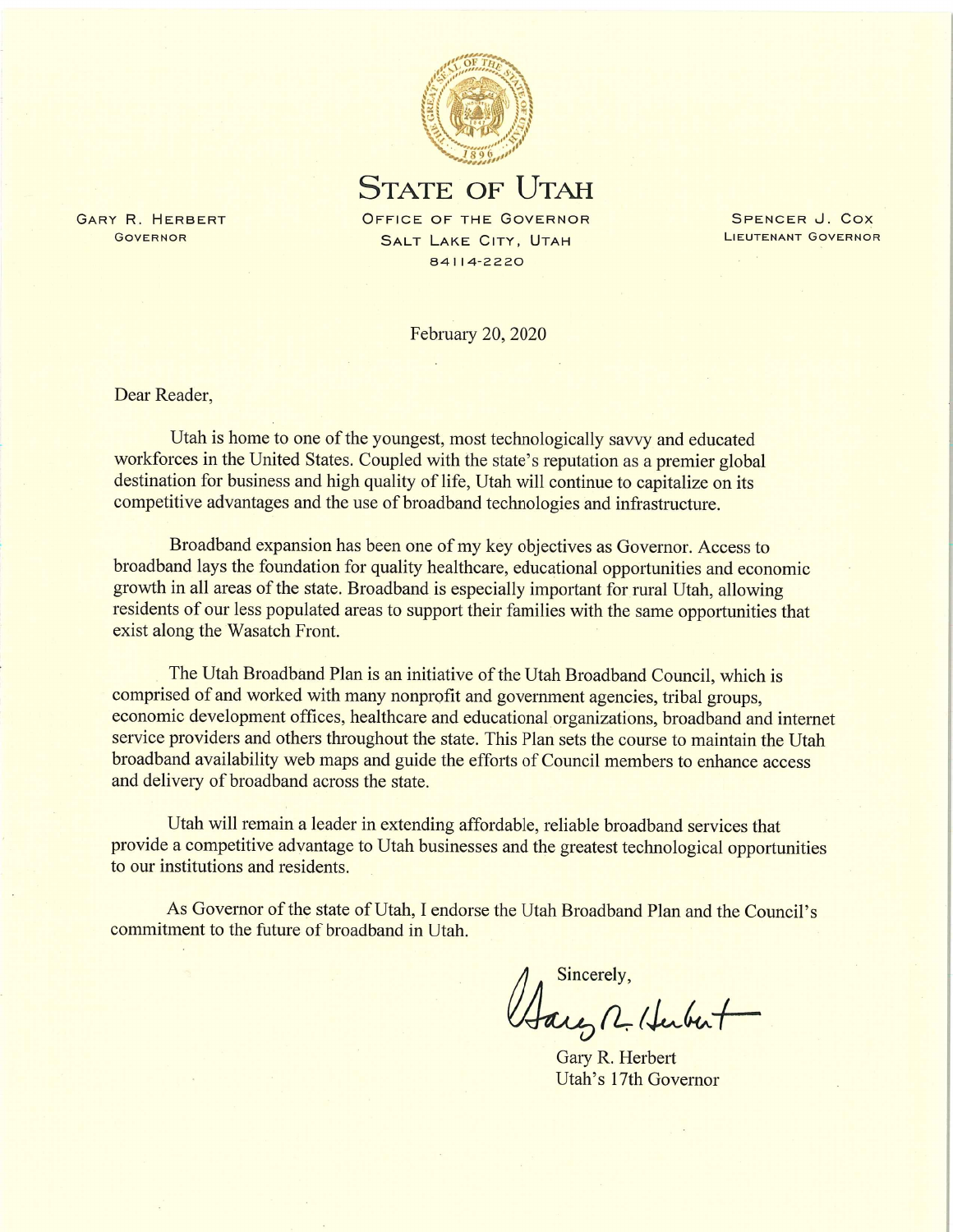# **Utah Broadband Plan – January 14, 2020 Utah Broadband Advisory Council**

Utah is home to one of the youngest, most technologically savvy and educated populations in the United States. To maintain the state's growing reputation as a premier global destination for business and quality of life, Utah must continue to provide leadership and strategic coordination in broadband infrastructure, expansion and adoption.

The Utah Broadband Advisory Council Plan is a joint effort among its members including the Utah Governor's Office of Economic Development (GOED), Utah Education and Telehealth Network (UETN), Utah Department of Transportation (UDOT), Utah Communities Connect (UCC), the Department of Technology Services' Automated Geographic Reference Center (AGRC), along with many Utah community stakeholders and internet service providers.

Since 2010, Utah has developed, maintained and updated a statewide map of available broadband services. It researched broadband adoption and use and coordinated with public and private partners to implement best practices for broadband deployment in the state. This plan outlines strategic goals and initiatives to continue to steer the course of deploying and expanding broadband and making it accessible to all across the state of Utah.

#### **Executive Summary**

*Why is broadband development important?*

- Attracts businesses
- Increases graduation rates
- Provides opportunities for higher-paying jobs
- Diversifies exports
- Affords global competitiveness
- Increases revenues

#### *Utah Broadband Infrastructure and Adoption*

#### *Convene Partners*

Continue the Utah Broadband Advisory Council to develop strategies to deploy broadband infrastructure, including 5G technologies across the state.

#### *Help Communities Deploy and Increase Speeds*

Utilize best practices to encourage continued expansion of broadband deployment and increase speeds for everyone to 25 Mbps or better in communities throughout Utah.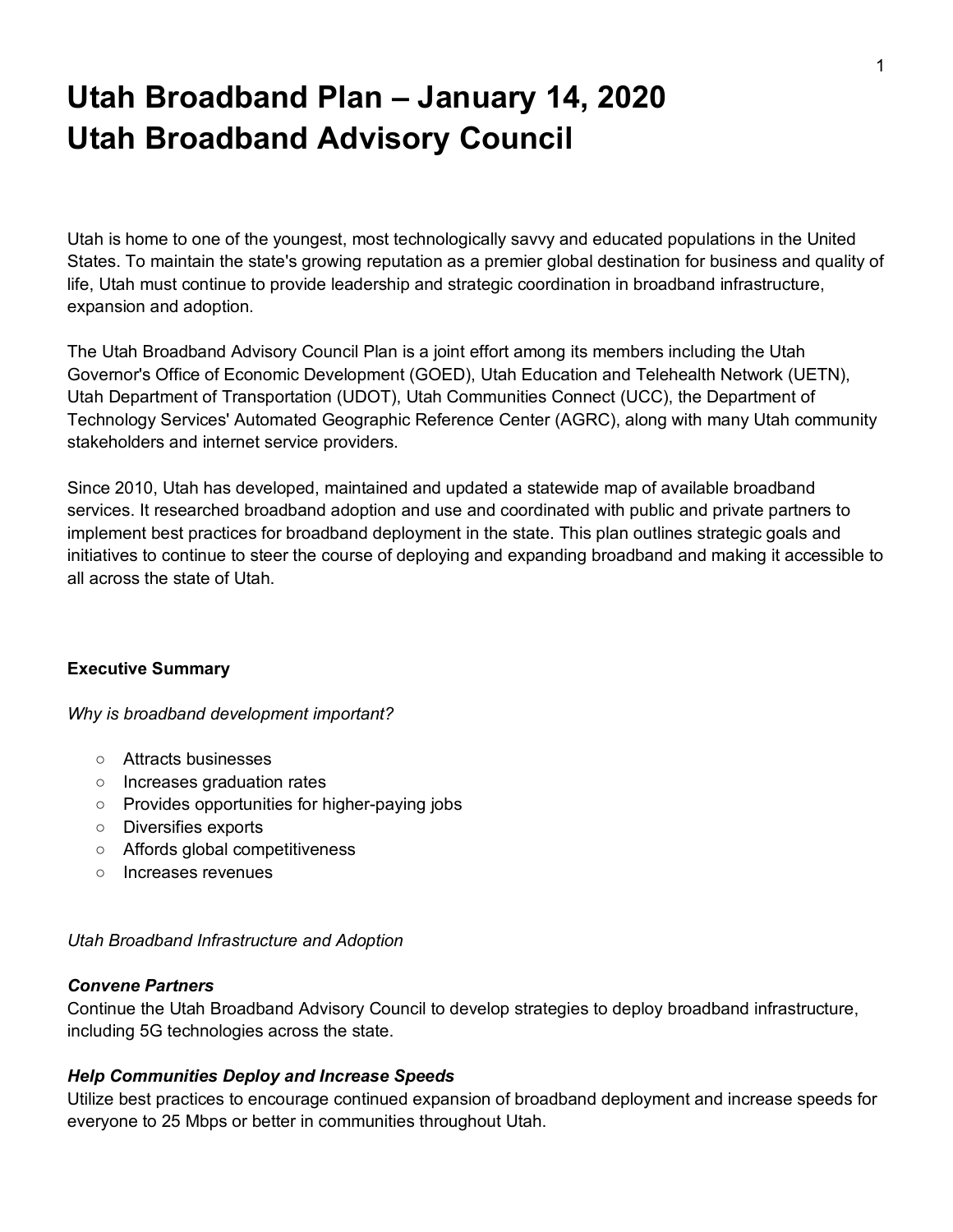#### *Market Infrastructure*

Maintain existing Utah Broadband Map and commercial broadband map to market infrastructure of broadband, utilities, transportation, economic development and sure sites.

#### *Give Utah Students the Tools to Succeed*

Connect and upgrade broadband services to all Utah schools and libraries.

#### *Enhance Living and Save Lives*

Continue efforts to connect health care sites through the Utah Education and Telehealth Network (UETN). Support public safety, first responders and FirstNet.

#### *Improve Digital Access for Unserved Communities*

Support public/private organizations and partnerships to increase and improve broadband adoption for Utah's underserved communities.

## **Introduction**

According to the 2018 United States Telecom Industry Metrics and Trends, broadband providers have invested more than \$1.6 trillion since 1996 into the U.S. economy to modernize and otherwise enhance infrastructure and services.<sup>1</sup> Conservative estimates indicate that the telecommunications industry employs approximately 730,000 workers nationwide.2

Broadband is essential for economic success and it's in our best interest to deliver broadband to rural markets that may present higher returns on investment. A recent study from the Purdue Center for Regional Development conservatively calculated that approximately four dollars are returned to the economy for each dollar spent on broadband infrastructure in rural Indiana.<sup>3</sup> Realizing similar returns in Utah, for both businesses and residents, requires addressing both broadband infrastructure and broadband adoption.

#### **Utah is a national leader in the deployment of broadband infrastructure4**

● In 2010, the state of Utah received a five-year grant through the National Telecommunications and Information Administration (NTIA) to develop a statewide map of available broadband services. This grant also included a plan to increase broadband adoption and deployment in the state. The state formed a project team including staff members from the Governor's Office of Economic Development (GOED), the Public Service Commission (PSC) and the Department of Technology

 <sup>1</sup> (https://www.google.com/url?q=https://www.ustelecom.org/wp-content/uploads/2018/12/USTelecom-Industry-Metrics-and-Trends-2018.pdf&sa=D&ust=1564507745393000&usg=AFQjCNG7HHnbiQc35zRY6MoA0JBwiLCaew) 2

https://www.google.com/url?q=https://www.bls.gov/iag/tgs/iag517.htm%23iag517emp1.f.p&sa=D&ust=1564507745394000&usg=AF QjCNFdRyRaSh5TRZQgdtymPFFy0yxJyg

<sup>3</sup> https://pcrd.purdue.edu/files/media/005-RPINsights-Tipmont-Broadband.pdf

<sup>4</sup> https://www.usdish.com/resources/top-states-for-connectivity https://www.usnews.com/news/best-states/slideshows/best-states-for-internet-access?slide=8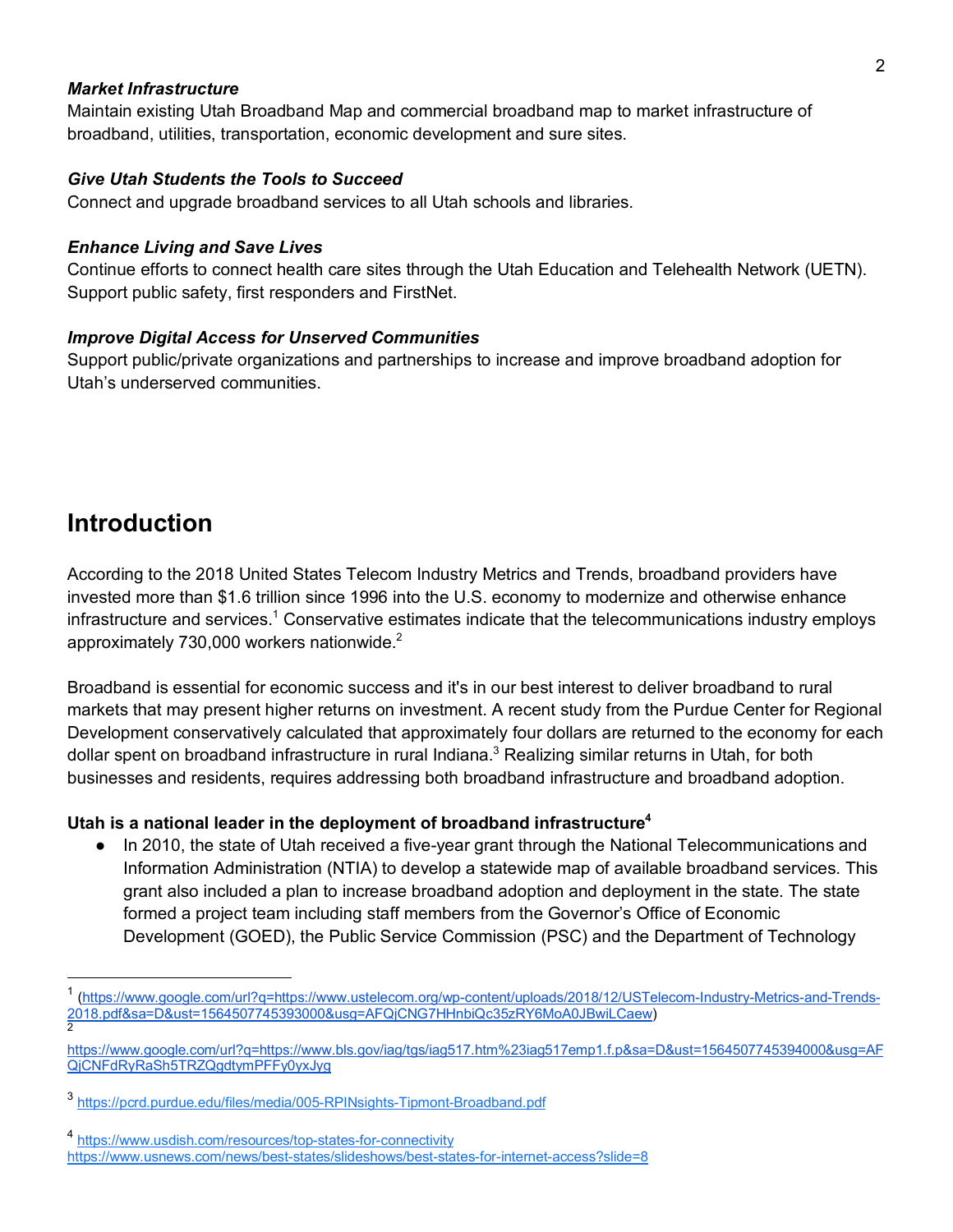Services' Automated Geographic Reference Center (AGRC) to accomplish this task. The Utah Broadband Advisory Council was formed to facilitate statewide broadband planning and bring stakeholders together and improve infrastructure coordination throughout the state, including urban and rural communities, state lands, as well as on federal and tribal lands.

3

- The commercial (https://locate.utah.gov/# ) and residential (https://broadband.utah.gov/map) maps continue to serve as valuable economic development tools. Data includes broadband, utilities, economic incentive areas, transportation, business development centers, Economic Development Corporation of Utah (EDCUtah) Sure Sites, and amenities, including the state's world-class outdoor recreation. This tool supports enhanced business recruitment and economic development, as well as coordination and collaboration of public and private sector entities in Utah.
- The Utah Broadband Advisory Council facilitates statewide broadband planning to improve infrastructure installation in unconnected areas of the state, including rural communities and tribal lands.
- Unique barriers to broadband adoption exist for underrepresented populations in Utah. Building a digitally equitable state is essential for the economic success of residents. The National Digital Inclusion Alliance (NDIA) defined digital equity as a condition in which all individuals and communities have the information technology capacity needed for full participation in our society, democracy and economy.<sup>5</sup> Digital equity is necessary for civic and cultural engagement, employment, lifelong learning and access to essential services. With broadband infrastructure and adoption playing an important role, building a digitally equitable Utah includes strategically building partnerships, and simultaneously addressing other factors that contribute to full participation in the digital world.

### **Broadband Powers Utah's Economy**

Utah is an economic leader, in part because of its commitment to broadband infrastructure. Broadband strengthens and grows Utah's businesses. It provides an avenue to be nationally and internationally competitive. Broadband promotes innovation and entrepreneurship, attracts investment and supports workforce development. It also helps improve operational excellence for state and municipal government.

The relationship between broadband and other priorities — such as employment, education, health, civic engagement, digital inclusion, technology innovation and entrepreneurship — will become increasingly important. Broadband infrastructure deployment and adoption is a key component in accomplishing economic growth, four objectives of which are outlined below.

### *Objective 1: Strengthen the Ecosystem for Utah, National and International Business*

Stakeholders work to increase business opportunities in rural Utah by identifying unserved and underserved high-speed internet service areas and continue to extend broadband service statewide. The success of Utah's urban and rural businesses, and the ability to attract new businesses, depends on reliable and robust broadband infrastructure. Access to reliable and affordable broadband internet access increases business efficiency, opens new markets, promotes entrepreneurship and enhances economic growth.

 <sup>5</sup> https://www.digitalinclusion.org/definitions/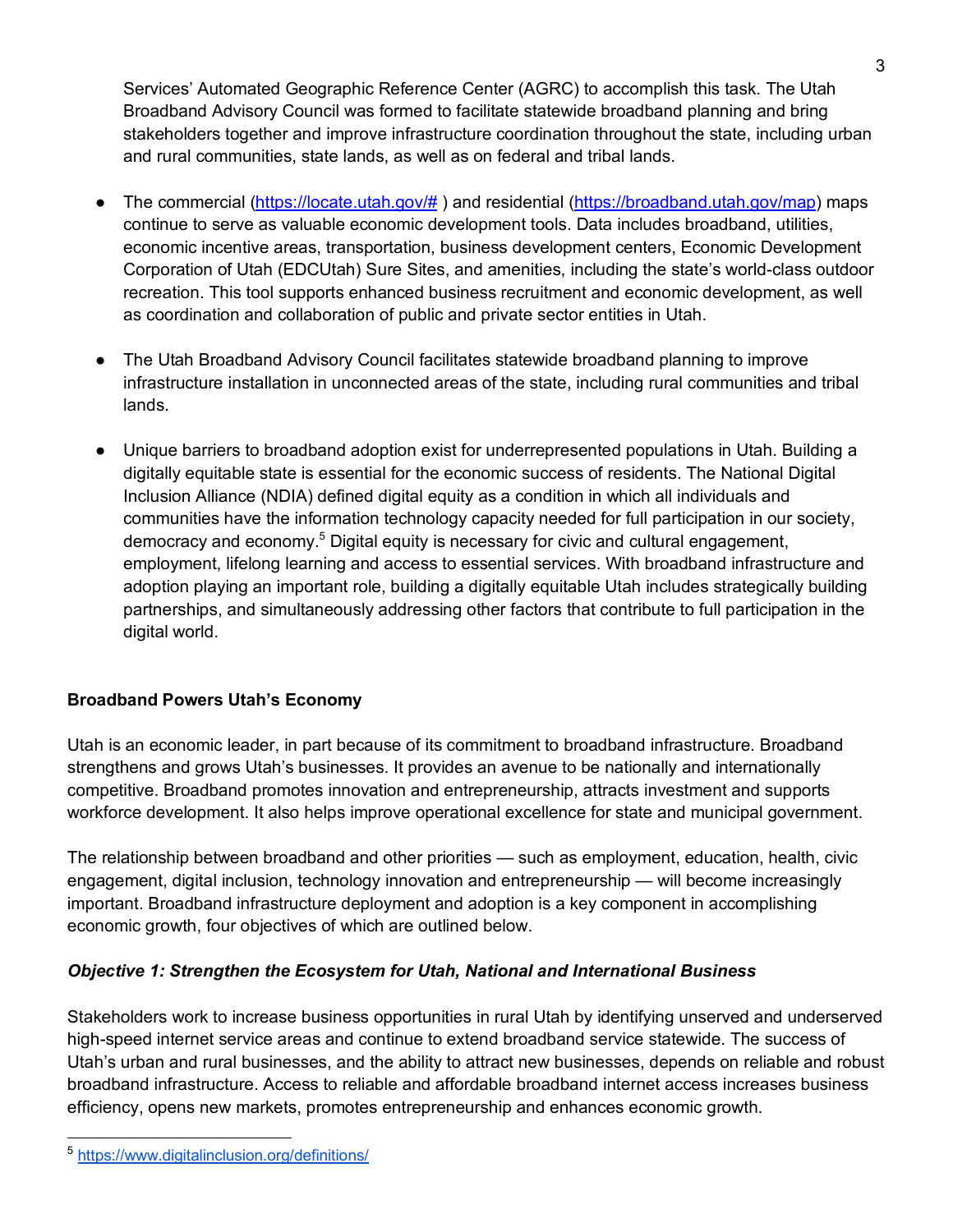In a globally competitive world, access to broadband levels the playing field. Through broadband, Utah's communities and businesses, both urban and rural, have changed the way they communicate, learn and transact business. As a result, they are able to compete more efficiently in markets throughout the world. Fast and reliable broadband infrastructure is critical to allow a business in Scipio to compete with a company in Shanghai.

### *Objective 2: Increase Innovation, Entrepreneurship and Investment*

Fast, reliable and affordable broadband service is a crucial driver for innovation, entrepreneurship and attracting new investments in Utah's economy. Utah's information technology (IT) sector, a brand known as Silicon Slopes, is built on these factors in part due to the state's dependable broadband infrastructure.

Programs developed by local universities, such as the University of Utah's 5G Platform for Open Wireless Data-driven Experimental Research (POWDER), support further development and growth of broadband infrastructure and service in Utah and look for new and exciting ways to partner industry with the rural communities through wireless technology.

Continued deployment of broadband infrastructure must continue to be a priority to maintain growth and stimulate innovation, entrepreneurship and investment in other sectors to further economic development.

### *Objective 3: Prioritize Education to Develop the Workforce of the Future*

Robust broadband produces and attracts a highly-educated workforce that is the backbone for a strong economy. Access to broadband services enables improvements in public education through e-learning and online courses. Broadband service facilitates the flow of information between teachers, parents, schools and other organizations, allowing for more individualized decisions that can be tied to each student's particular needs and abilities.

Increasing broadband access also improves academic performance. The push to further integrate technology into classrooms will be heavily reliant on broadband access and capacity. A study, "Home Computers and Educational Outcomes," by the Board of Governors of the Federal Reserve System determined high school graduation rates for students with home broadband access are six to eight percent higher than students without access.<sup>6</sup>

Broadband adoption has and will continue to play a critical role in providing a foundation to enhance and expand science, technology, engineering and math (STEM) education across the state.

### *Objective 4: Improve Operational Excellence for State Government*

Promoting broadband adoption must remain an essential priority to improve operational excellence across Utah. State agencies utilize digital transformation tools to reduce costs, decrease wait times, increase employee productivityand improve the level of service they provide to their constituents.

6

https://www.researchgate.net/publication/227372216 Home\_Computers\_and\_Educational\_Outcomes\_Evidence\_from\_the\_NLSY9 7\_and\_CPS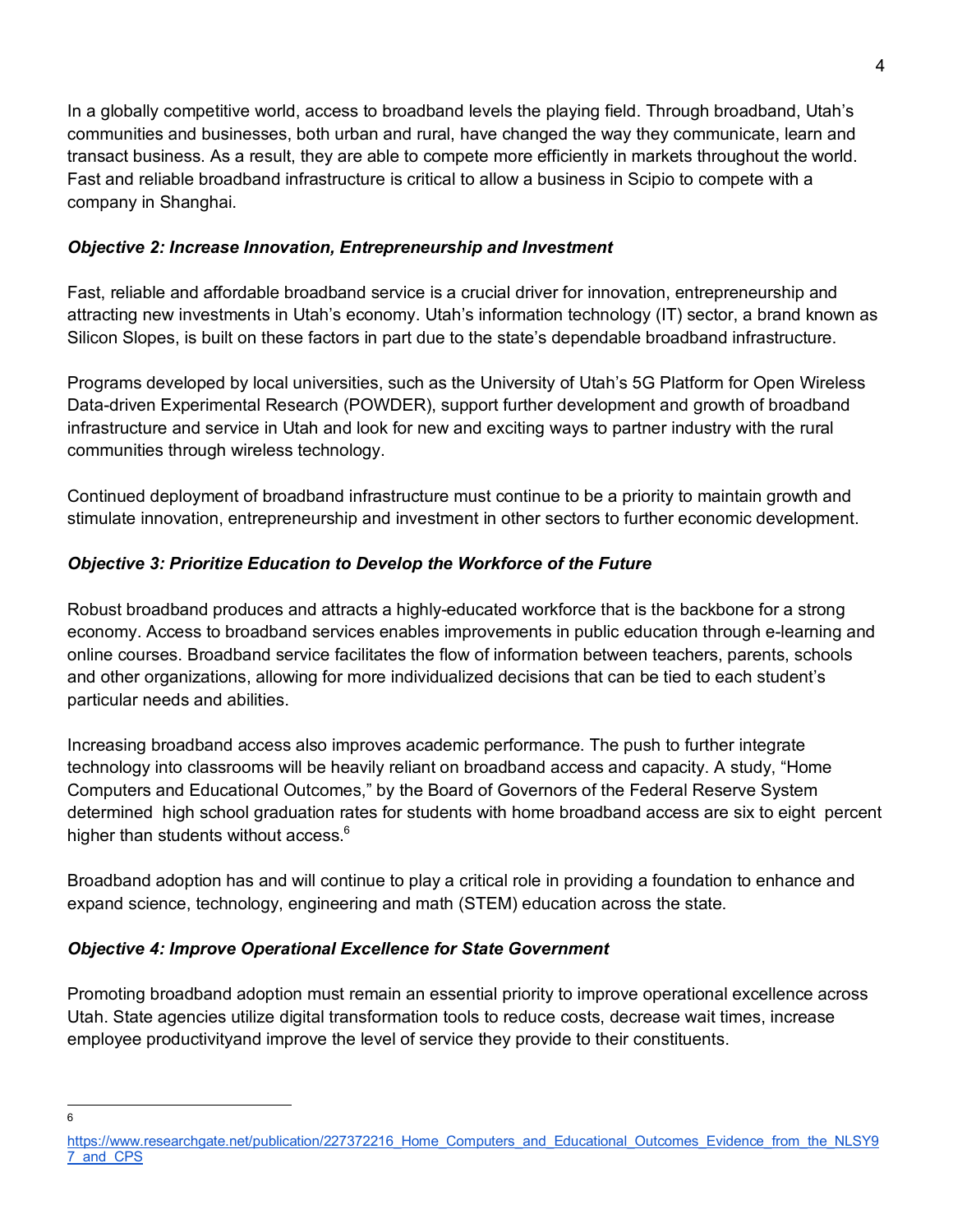The state of Utah received several national recognitions for its commitment to e-government services including a grade A rating from the Center for Digital Government in the 2018 Digital States survey, and for the second year in a row The Center for Digital Government named Utah.gov first in the overall state government experience category. Utah.gov services won an additional award for notary services and for using artificial intelligence (AI) to analyze resident feedback providing more efficient online services and saving the state money. $7$ 

Moving forward, scaling government performance efforts like the state of Utah Teleworking Initiative provide many benefits including reduced facility costs, increased employee retention, improved air quality and additional work opportunities in rural Utah.<sup>8</sup> "With the onset of virtualization and cloud technologies, the traditional office workspace is undergoing a paradigm shift from a location-centric computing model to a user-centric computing model, and the State of Utah is at the forefront."<sup>9</sup> Private companies and others can model this initiative to help fill workforce demand on the Wasatch Front with rural Utah employees.

UDOT has a much better traffic system today because of its success in working with telecoms. Transportation highways in Utah equate to digital highways. At any point in time, anyone can know what traffic is like because of the connections that exist along the highways (e.g., mobile app: http://udottraffic.utah.gov/mobile.aspx). These connections opened doors for economic development in the state.

The UDOT model has given the state a competitive advantage by enabling development of next-generation broadband services in both urban and rural areas at a reduced cost. In recognition of this, UDOT won the Quality of Life/Community Development Category with Western Association of State Highway and Transportation Officials (WASHTO) for its public/private partnership to bring fiber to cities, businesses, customers and residents in the Big and Little Cottonwood Canyons.10

7

https://drive.google.com/file/d/1wn35x1cCh641194MoUs8QmKJZNCqc-b0/view

<sup>9</sup> .https://dts.utah.gov/news/state-of-utah-teleworking-initiative

https://dts.utah.gov/news/utah-receives-grade-a-rating-in-digital-states-survey

https://dts.utah.gov/news/utah-wins-first-place-in-government-experience-awards

<sup>8</sup> https://gomb.utah.gov/2018/11/15/state-of-utah-telework-initiative/ https://governor.utah.gov/2019/07/16/state-of-utah-introduces-teleworking-program-for-employees/

<sup>10</sup> https://americastransportationawards.org/2018-washto-projects/ https://americastransportationawards.org/utah-department-oftransportation-cottonwood-canyons-public-private-partnership-fiber-deployment/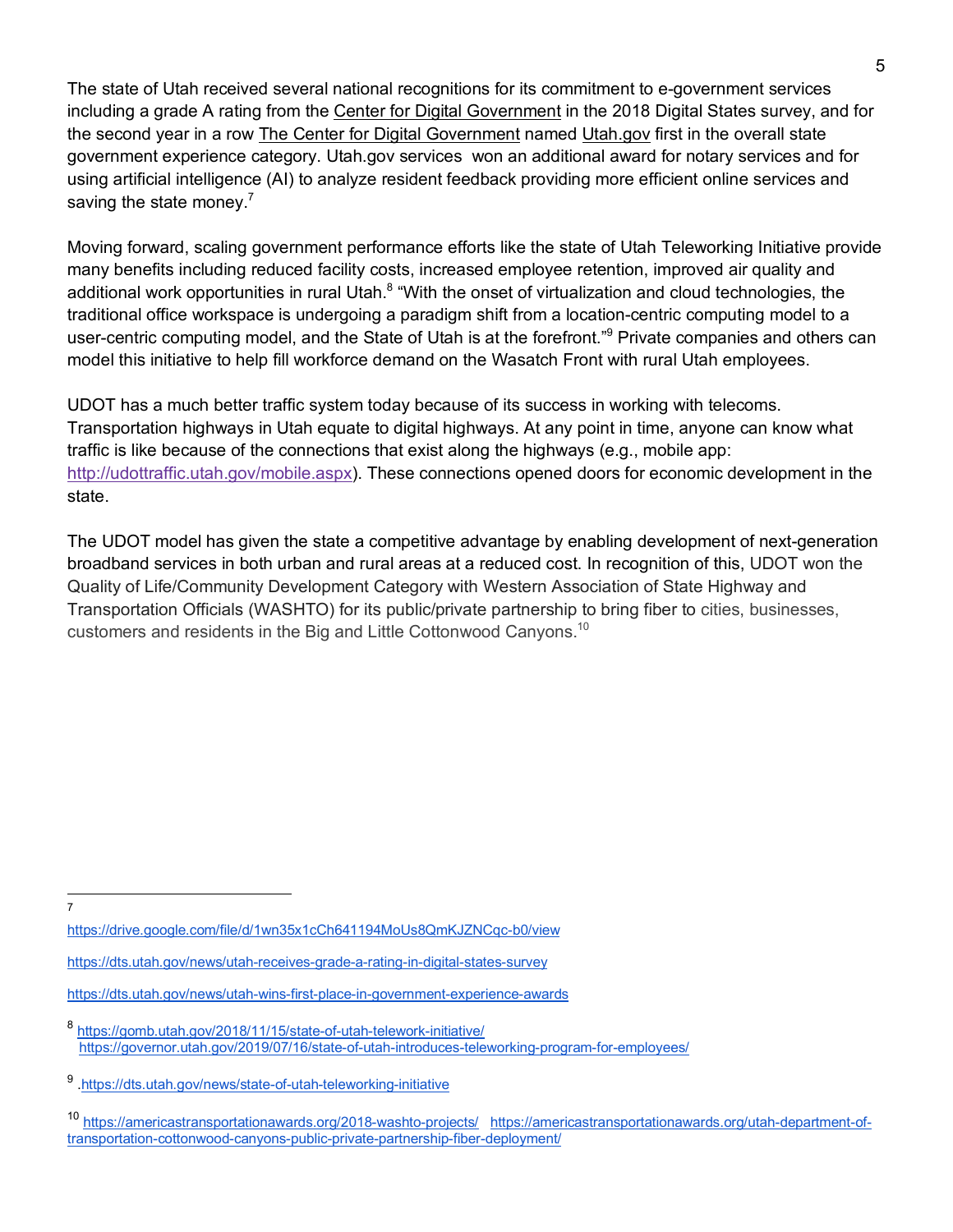# **UTAH BROADBAND PLAN**

#### **1. Convene Partners to Increase Deployment**

*Continue the Utah Broadband Advisory Council*

#### *Cooperation and Collaboration*

In 2011, the Utah Broadband Project convened the Utah Broadband Advisory Council. This was the first time broadband providers had the opportunity to meet together with state and local government officials and their industry competitors to discuss the most efficient ways to deploy broadband infrastructure in Utah. The Utah Broadband Advisory Council quickly determined when broadband providers coordinate and collaborate with government entities, broadband infrastructure can be deployed more efficiently and inexpensively.

#### *Learn Best Practices From Experts*

Despite the sunsetting of the Utah Broadband Center in 2018, the Broadband Advisory Council continues to convene and is facilitated by GOED. Its purpose is to continue communication among broadband providers throughout the state, to promote best practices for infrastructure deployment, to stay current on the latest broadband technologies and support digital equity.

#### **2. Maintain a Business-Friendly Environment**

*Maintain Web Maps: Locate.utah.gov and Broadband.utah.gov/map/*

#### *Attract More Businesses to Utah*

Utah's global competitiveness, particularly within the state's targeted business clusters, relies on the quality, access and speed of broadband infrastructure. These business clusters include aerospace and defense, financial services, IT and software development, outdoor recreation, life sciences and energy development. Each cluster uses technology at an accelerated rate. These business clusters drive Utah's economy forward by increasing exports and encouraging foreign direct investment. A robust and effective broadband network helps Utah businesses compete globally and increase their market share.

#### *Keeping Current the Utah Broadband Web Maps*

Working with the state AGRC office, GOED facilitates and funds the biannual update of the Utah Broadband and Commercial web maps. Broadband providers voluntarily respond by submitting updated maps and broadband speeds in their service areas. These maps allow consumers and broadband providers to access commercial and residential broadband data.

#### *Encourage Local Communities to Market Existing Infrastructure*

Locate.utah.gov provides businesses interested in relocating or expanding in Utah robust economic development and recruitment tools including information on transportation, lifestyle, utilities, economic incentives and the Economic Development Corporation of Utah (EDCUtah) "SureSites." GOED's corporate recruitment and incentives team, EDCUtah and statewide economic development organizations use locate.utah.gov to help fulfill requests from businesses and other site selection entities. A link to the up-to-date economic development maps can be added to county and city economic development websites. This data tool gives Utah a competitive advantage over other states in recruiting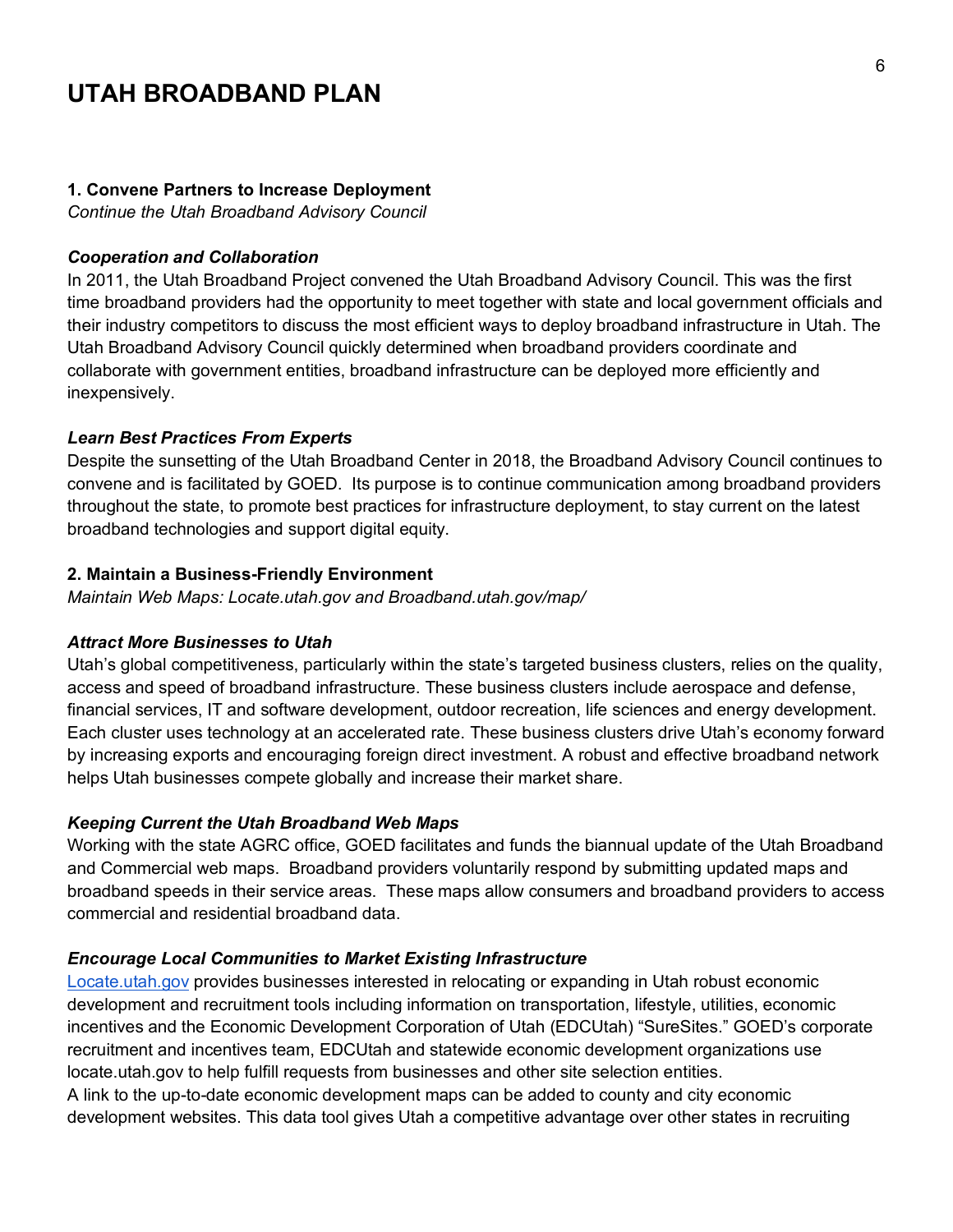businesses, including broadband dependent businesses. Providing information on commercial broadband access is critical to the economic development of both rural and urban communities.

### **Support Communities Economic Development Efforts**

The Broadband Advisory Council supports recent legislation to establish Rural Coworking Centers funding the building, renovation and infrastructure including broadband to locations in rural communities. Entrepreneurs, freelance or remote workers can have established workspace and broadband connectivity to build their businesses, to work remotely and globally.

### **3. Lower Barriers to Broadband Deployment**

*Help communities increase access and speeds*

*Lower Barriers to Access Locally —* Deployment of broadband infrastructure is facilitated when communities utilize best practices while granting access to rights of way, permitting and collocation. GOED convenes resources to support local communities' broadband efforts included in their strategic plans and economic development.

*Promote Cost-Saving Best Practices* — Implementing best practices in local communities can help providers deploy infrastructure at much lower costs, thus encouraging investment. Some of these best practices include:

- Streamlining and standardizing access to rights-of-way and permitting process to reduce costs and delay.
	- Creating best practices and checklists for cities and towns to ensure consistency, certainty and adherence to a process for the review and approval of permits or other required documents, including timelines and deadlines.
	- Simplifying the permit applications process.
	- Considering online portals and applications to increase efficiency and reduce paperwork.
- Creating an electronic list of broadband providers to notify them of construction projects where broadband infrastructure can be installed, coordinating efforts and minimizing construction costs.
- Implementing a practice of laying empty conduit during road construction projects, which would allow multiple providers to install infrastructure at a much lower cost.
- Encouraging cities and counties to adopt ordinances that promote deployment of wireless infrastructures to increase both mobile and fixed wireless broadband access.
- Requiring developers to employ open trench periods or installing conduit to connect new developments, allowing multiple providers to service communities and thus encouraging a more competitive marketplace.

*Railroad Crossing Policy —* The Broadband Advisory Council would like to see the railroads develop standards and guidelines for access to railroad rights-of-way and for crossing railroads. These standards should contemplate reasonable costs for traversing areas owned by railroads. Uniform set of protocols should be agreed upon and followed when a provider makes a request. If a voluntary agreement cannot be reached, the council would encourage state legislation to mandate reasonable procedures, timelines and fees.

*Permitting —* The Broadband Advisory Council applauds expedited handling of easements and rights-ofway access by state and federal agencies eliminating multiple layers of required easements when the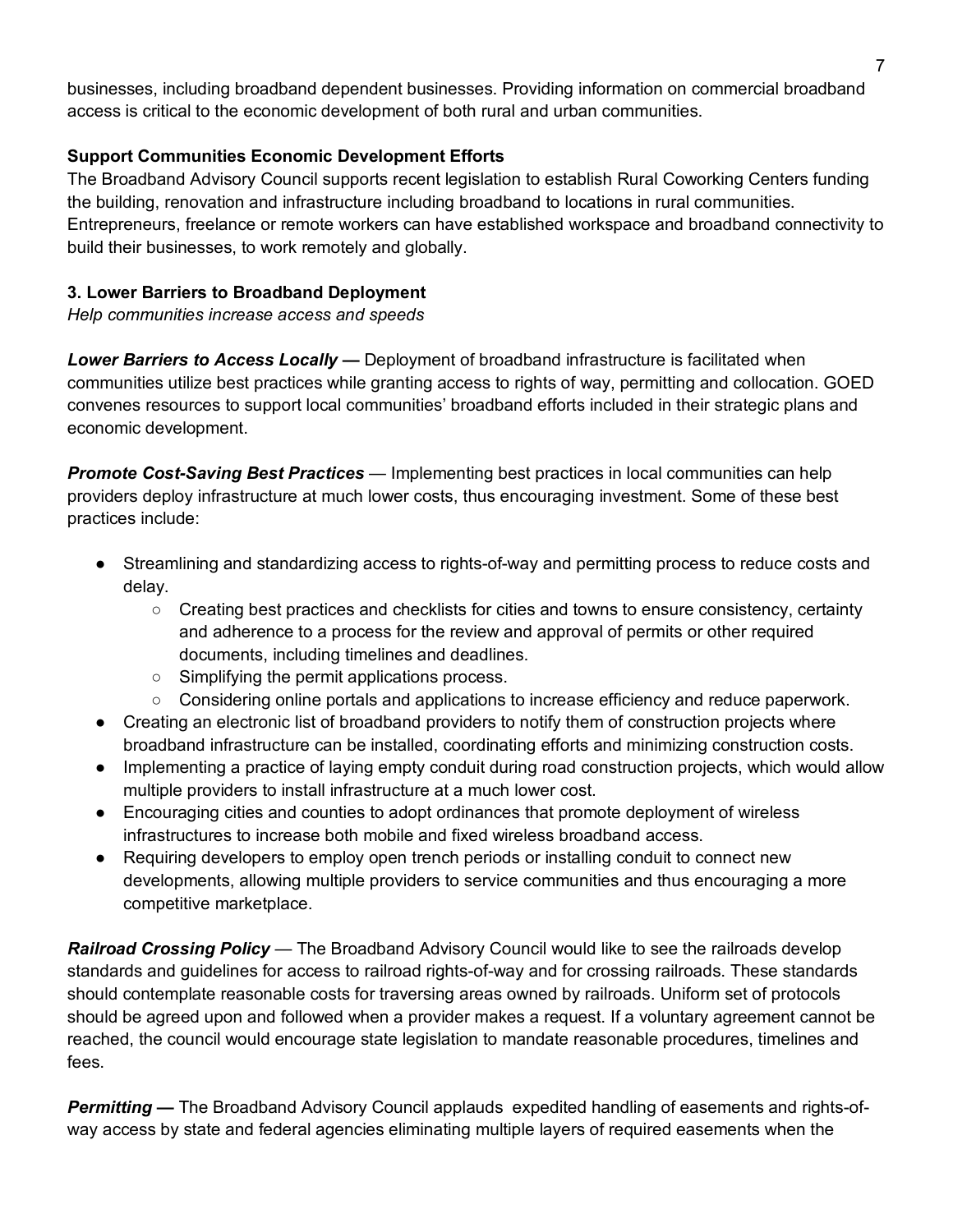broadband infrastructure is serving a school on SITLA property. The council supports the elimination of SITLA easement fees when the broadband facilities are serving a school.

The Utah State Historic Preservation Office (SHPO) has legally executed streamlining agreements in place with many agencies that would interact/permit/authorize future broadband right-of-way or encroachment applications in rural areas including, but not limited to, Utah Department of Transportation (UDOT), Bureau of Land Management, and Utah School and Institutional Trust Lands Administration. Further, the Utah SHPO has established an online submission system for all compliance cases which has removed the time barriers for mailing and also the extra costs and handling of preparing paper materials.

The Utah Environmental Office of the USDA actively coordinates permitting requirements with federal and state agencies for projects seeking USDA grant funds.

R907-65-1: Rights-of-Way for Installation of Telecommunications Facilities, updated March 1, 2019, is "established to encourage the deployment of digital infrastructure within the state" and "to promote access by multiple telecommunication facility providers" with the Utah Department of Transportation which promotes dig-once procedures.

*Work with Public Entities and Providers to Increase Statewide Coverage — Collaboration between* public and private partners is vital to deploying broadband infrastructure throughout Utah at reduced costs. These practices have extensively expanded the state's communications infrastructure without major capital investment, resulting in real cost-savings for Utah taxpayers.

UDOT offered the following recommendations on deploying broadband:

- *Make Access to ROW Easier:* It may take up to five years to complete the permitting processes of various state and federal agencies (i.e., Forest Service, BLM, School Land Trust, State Parks, and National Parks), whereas telecoms need connectivity quickly when they have a customer. Utah has a policy that the ROW is open at all times, allowing for easy access to complete continuous buildouts, and ensuring that no single company has exclusive access.
- *Serving Underserved Areas:* UDOT installs empty conduit during highway construction. The agency found that if the state installs small sections of conduit, telecoms have cooperated in helping to extend the infrastructure and provide services to rural communities. By using this approach, the state has been able to provide most of their regions with a connection. In addition, UDOT has been able to leverage their infrastructure by trading it for fiber that has been used to connect stateoperated facilities such ITS, cameras, weather stations, etc.; trading assets with the telecoms has resulted in significant payback for the state. UDOT helps communities understand how to attract telecoms by working with them to learn how to install their own conduit, providing construction standards and contact information.
- *UDOT Trade and Sharing of Conduit and Fiber Optics:* UDOT trades existing or planned conduit and fiber on a foot-by-foot basis, and trades fiber optic on a foot-by-foot strand basis. Trade agreements are for 30 years with automatic five-year renewals. Telecoms are responsible for maintenance of all fiber lines and conduit.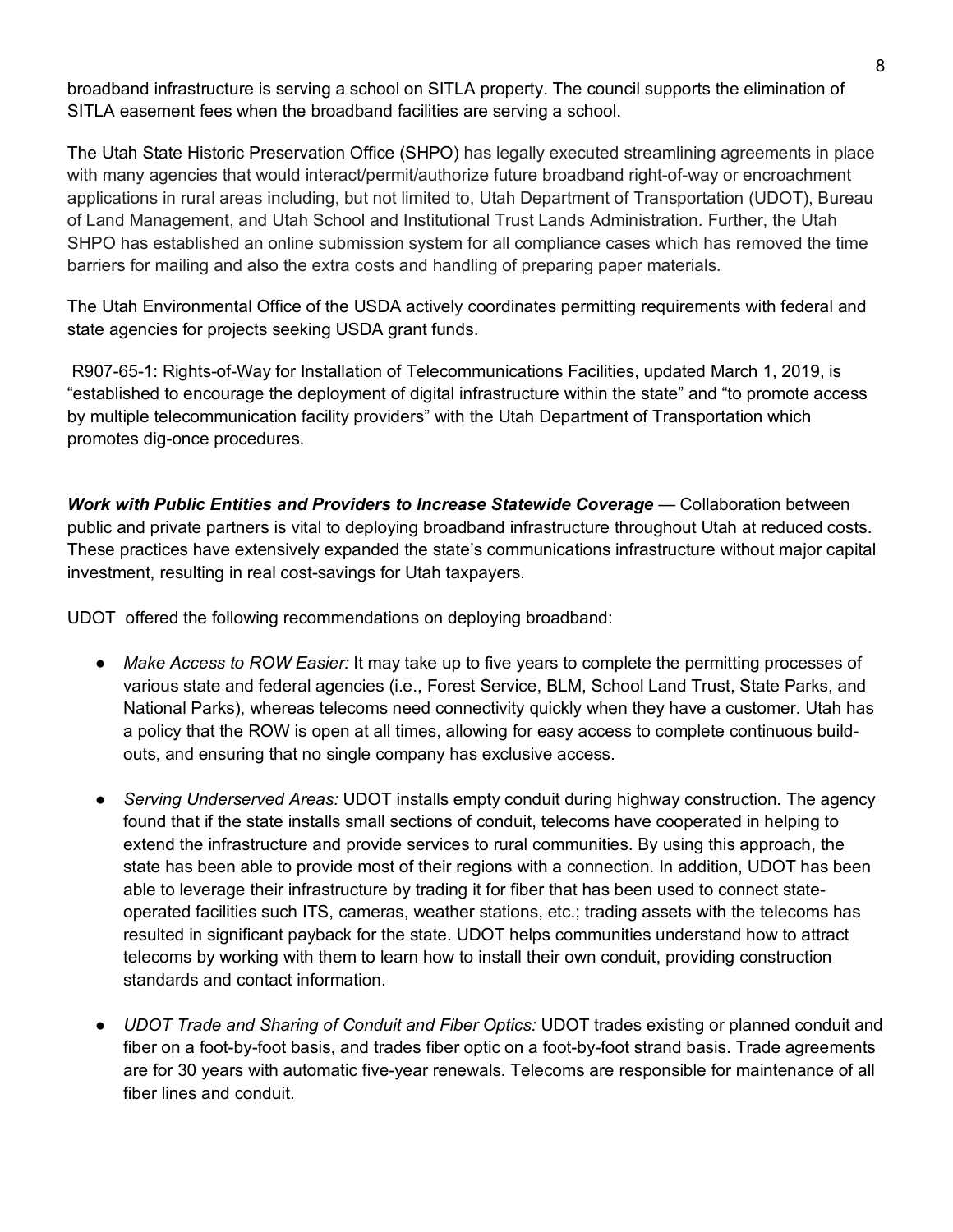- *ROW Valuing:* The fair market value or rent of highway ROW is calculated per mile. The land is surveyed and an average is taken from an upper- bound and lower- bound estimate. A discount rate is applied to 30-year leases.
- *Policy on Monetary Damages:* If a construction company hits a fiber optic line, monetary damages imposed by the telecom should be reasonable.<sup>11</sup>

### **4. Give Utah Students the Tools to Succeed**

*Continue to Connect Utah's Schools and Libraries to Broadband Networks to Provide Quality Educational Resources*

### **Improving Access for Education**

Utah must remain at the forefront of technology by working with vested partners to ensure the highest speeds available and the latest technology are part of every school's curriculum.

As Utah's schools prepare students for careers in science, technology, manufacturing, aerospace, engineering and other industries that rely on connectivity, broadband access is essential to education both in the classroom and at home. Utah's Master Plan: Essential Elements for Technology Powered Learning depends on technology availability to improve the culture of public education, classroom instruction, student and parent engagement throughout the teaching and learning process.<sup>12</sup> The State of Utah must work with its partners to ensure students and their parents have the tools and internet access they need to excel in an increasingly digital world.

The Utah Education and Telehealth Network (UETN) is both a public broadcaster and statewide consortium providing essential education services. UETN plays a key role in providing broadband access to Utah's schools. UETN was established to coordinate and support the telecommunications needs of public and higher education, public libraries, healthcare facilities and other entities affiliated with the state systems of public and higher education as approved by the Utah Education and Telehealth Network Board. UETN helps schools and libraries apply for discounts on broadband services through the National Schools and Libraries Program (E-Rate), which is administered by the Universal Service Administrative Company (USAC) under the direction of the Federal Communications Commission (FCC), utilizing Universal Service Funds which are collected through fees on consumers' phone bills. Through its broadband and broadcast infrastructure, UETN works with private providers to provide equal access for all Utahns to essential content and services.

### **Connectivity in Schools**

Although most schools in Utah have achieved a minimum connectivity level of 1 Gbps, UETN is working with its partners to ensure these services are scalable for the future to meet increasing capacity demands. The following actions will help ensure UETN can keep pace with the need:

• State support is sought for UETN to evaluate the broadband usage of districts, schools and the research network for higher education to recommend service upgrades to both facilities and their supporting backbone. UETN should then work with state officials and the legislature to ensure appropriations requests align with these needs. Schools that have high enrollment numbers, are

https://www.fhwa.dot.gov/policy/otps/successprac.cfm

<sup>12</sup> https://www.uen.org/digital-learning/downloads/Utah\_Essential\_Elements\_Technology\_Powered\_Learning.pdf#a=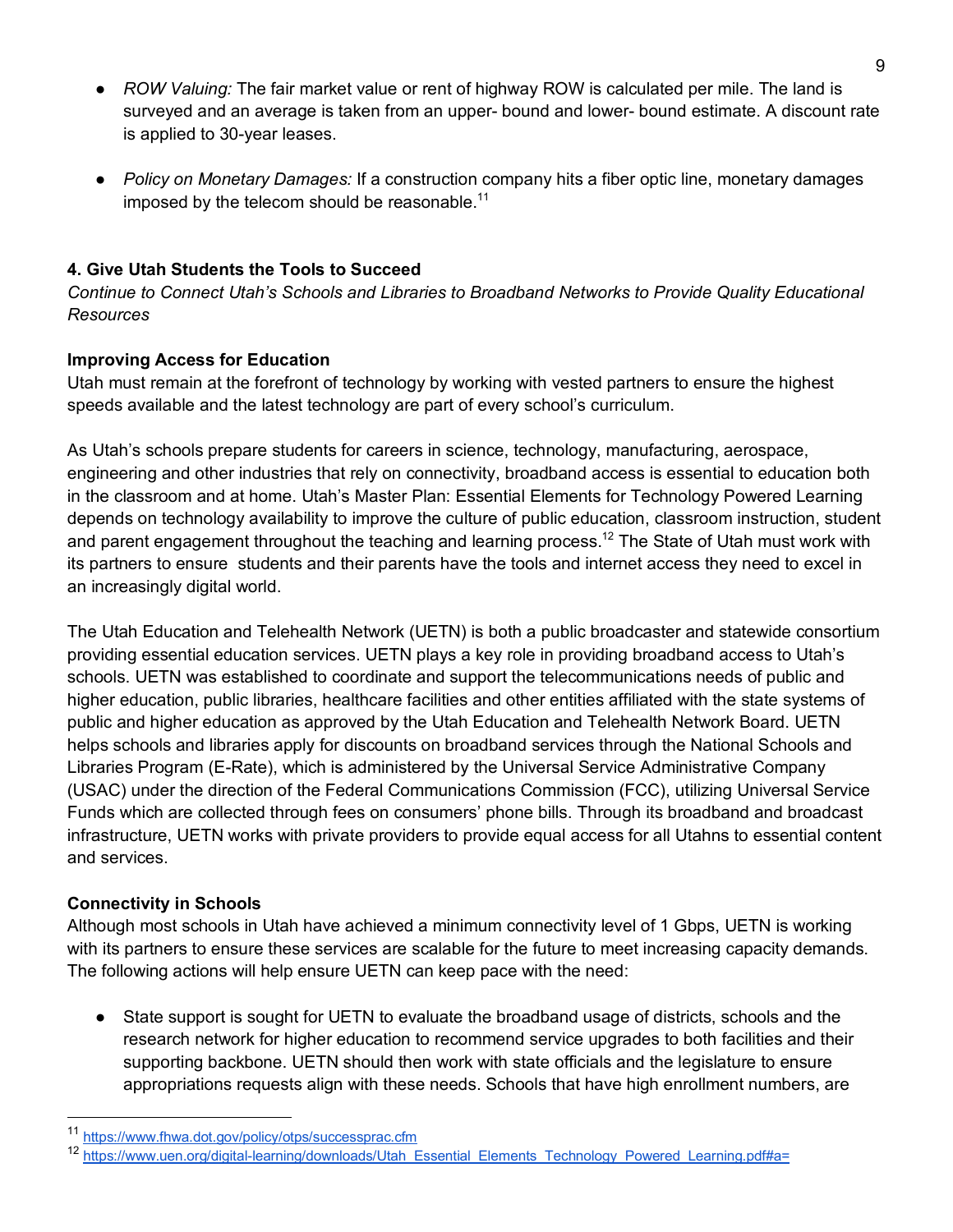implementing larger technology initiatives, or are serving as network aggregation sites may need higher bandwidth than their counterparts. UETN should also work with schools and districts to help them upgrade Wi-Fi facilities to ensure the best learning experience possible.

● UETN strives to work with national partners, including the FCC and USAC to encourage national policies and funding mechanisms that support broadband in schools. Schools, libraries and other E-Rate eligible entities connecting to UETN may receive E-Rate discounts ranging from 20 to 90% for broadband services. Providing feedback to the FCC and USAC on these programs will help UETN continue to provide exceptional services to Utah's stakeholders.

### **Connectivity after Hours**

Students and parents who lack broadband connectivity at home are at a disadvantage to their peers. Students without home access are often unable to complete homework, conduct research and study for tests and their parents cannot effectively participate in learning. The following actions will help decrease this problem:

- The Broadband Advisory Council seeks state support of innovative developments in broadband and broadcast technologies to make services more readily available to homes and mobile devices in high usage and remote areas.
- State support is sought by UETN and the Utah State Library's efforts to work with city and county library systems, individual libraries, federal partners and the Utah State Legislature to secure broadband funding (E-Rate applications, grants, legislative appropriations) for libraries so they can meet the needs of students and parents. Libraries are a vital community resource for students who lack sufficient broadband access at home, but many libraries in Utah cannot afford to purchase adequate bandwidth. Libraries should have a minimum connection of 1 Gbps (where available) and this capacity should be scaled up as utilization increases.
- The Broadband Advisory Council supports state efforts to work with UETN, local municipalities, tribal nations and Utah's broadband providers to develop programs and funding mechanisms to assist students and parents who lack broadband access in their homes. The Council supports efforts to help educate students and parents who lack broadband access at home about existing resources from the private sector for free and discounted internet services.

### **5. Connect Health Care Sites and First Responders**

*Connectivity Reduces Costs and Saves Lives*

UETN will continue to connect health care sites. In addition to schools and libraries, UETN also connects hospitals, clinics and health departments into a secure healthcare network. Connecting rural communities is often challenging because of the costs associated with deploying infrastructure across large distances in often remote areas.

● Through UETN's partnership with telecommunications providers, and participation in USAC Rural Health Care Pilot Program, eligible healthcare facilities have received broadband services at a discounted rate of 65 through USAC's Healthcare Connect Fund. Connecting these institutions is often a vital first step in introducing high-speed broadband service into rural areas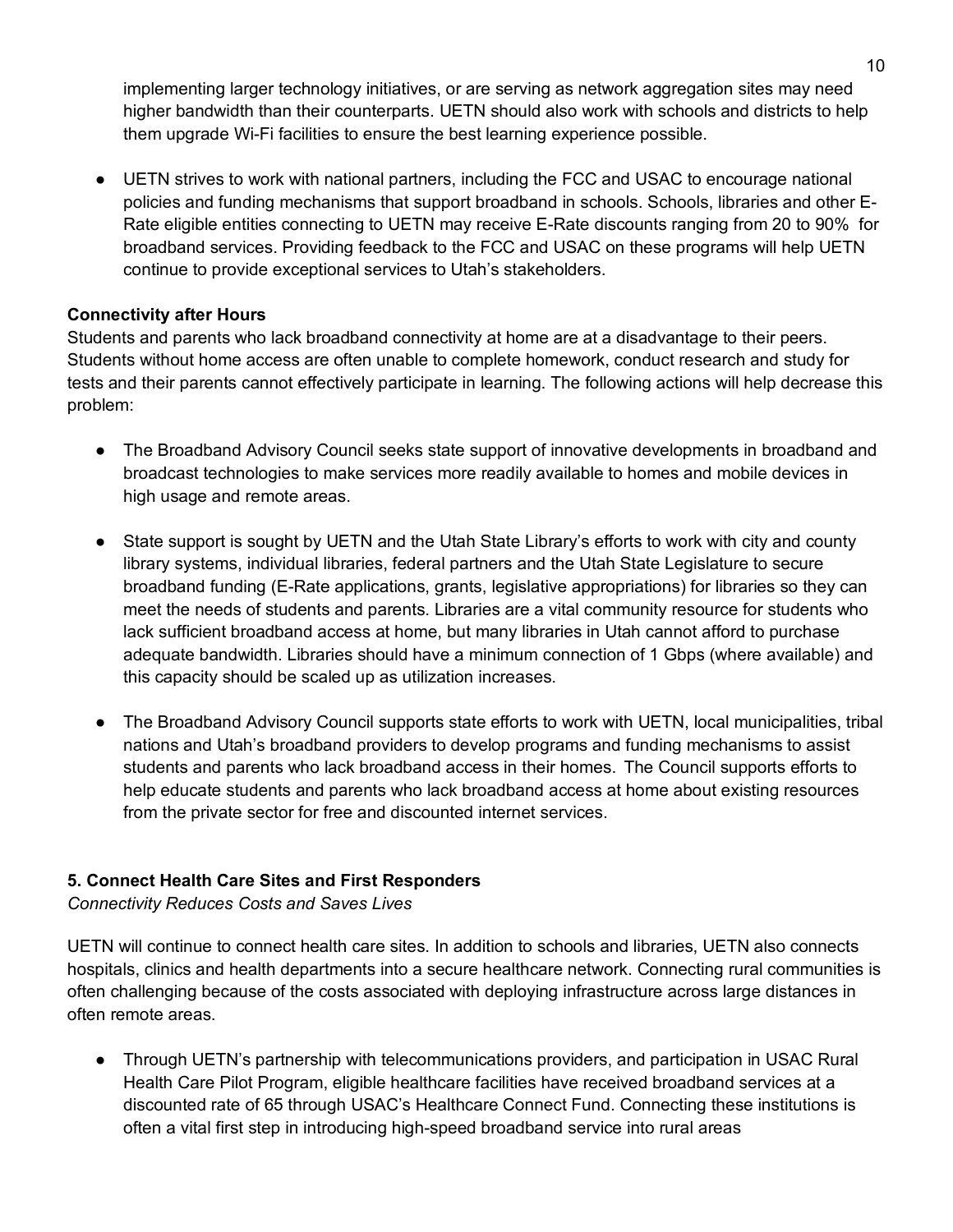- This public/private partnership model will help Utah's healthcare providers to service residents in both urban and rural communities. UETN's higher broadband speeds allowed for the widespread adoption and use of electronic health records and other information technology by healthcare facilities throughout Utah. The network provides a platform for the secure exchange of clinical health information among healthcare providers and facilitates the deployment of telehealth and telemedicine. As access expands, patients will have more options to meet with their doctors remotely, which is critical for residents with mobility issues.
- The Broadband Advisory Council supports public safety and encourages the utilization of publicprivate partnerships like FirstNet that focus on the connectivity needs of first responders. The Utah Communications Authority maintains the statewide public safety radio system and active engagement and coordination with the private sector will continue to improve communications for our public safety ecosystem throughout the state. Newer broadband technologies can also improve outcomes during emergencies through advanced 911 services such as a coordinated ESINet system, text to 911 and real-time video communications for EMTs and other first responders.

### **6. Improve Digital Access for Unconnected Communities**

*Liberty and Access for All*

In addition to increasing broadband internet access for residents, digital equity includes: the widespread accessibility of current, innovative hardware and software; relevant content and services; and education to develop digital literacy skills necessary for the effective use of information and communication technologies.13 To improve economic mobility and quality of life, the Broadband Advisory Council is committed to a vision of digital equity and development of a state strategy to provide affordable and reliable access for all residents for the needed equipment, information, education and support to fully engage in the digital world.

### *Connect Utah's Most Underrepresented Communities*

Over 145,000<sup>14</sup> of Utah households (15 percent) do not have an internet subscription, and over 120,000 of households (13 percent) do not have desktop or laptop computers. These unconnected households include the state's most vulnerable populations, including rural residents, refugees, immigrants, older and aging adults, homeless persons, single-parent households, low-income families, emphasized ability needs, and tribal communities.

Continuing efforts to improve broadband infrastructure can address affordability and coverage issues, which are respectively the second and third reason for Utah residents not adopting high-speed internet. However, based on the 2014 Utah Broadband Nonadopters Final Report, the primary reason for nonadopters in Utah is lack of interest and need.<sup>15</sup> The report found that  $44\%$  of nonadopters are not subscribing to home internet service because they believe they don't need it or are not interested in having internet access at home, even though many of them are accessing the internet at another location. About 27% of respondents said they would be more likely to subscribe to internet services if they received some type of computer training. Developing strategies and interventions that help nonadopters recognize the personal relevance of

14 https://factfinder.census.gov/faces/tableservices/jsf/pages/productview.xhtml?pid=ACS\_17\_5YR\_S2801&prodType=table

 <sup>13</sup> http://slcdocs.com/council/agendas/AdministrativeTransmittal/2019/SLCDigitalEquityPolicy.pdf

<sup>15</sup> https://broadband.utah.gov/wp-content/uploads/2014/08/FINAL.pdf